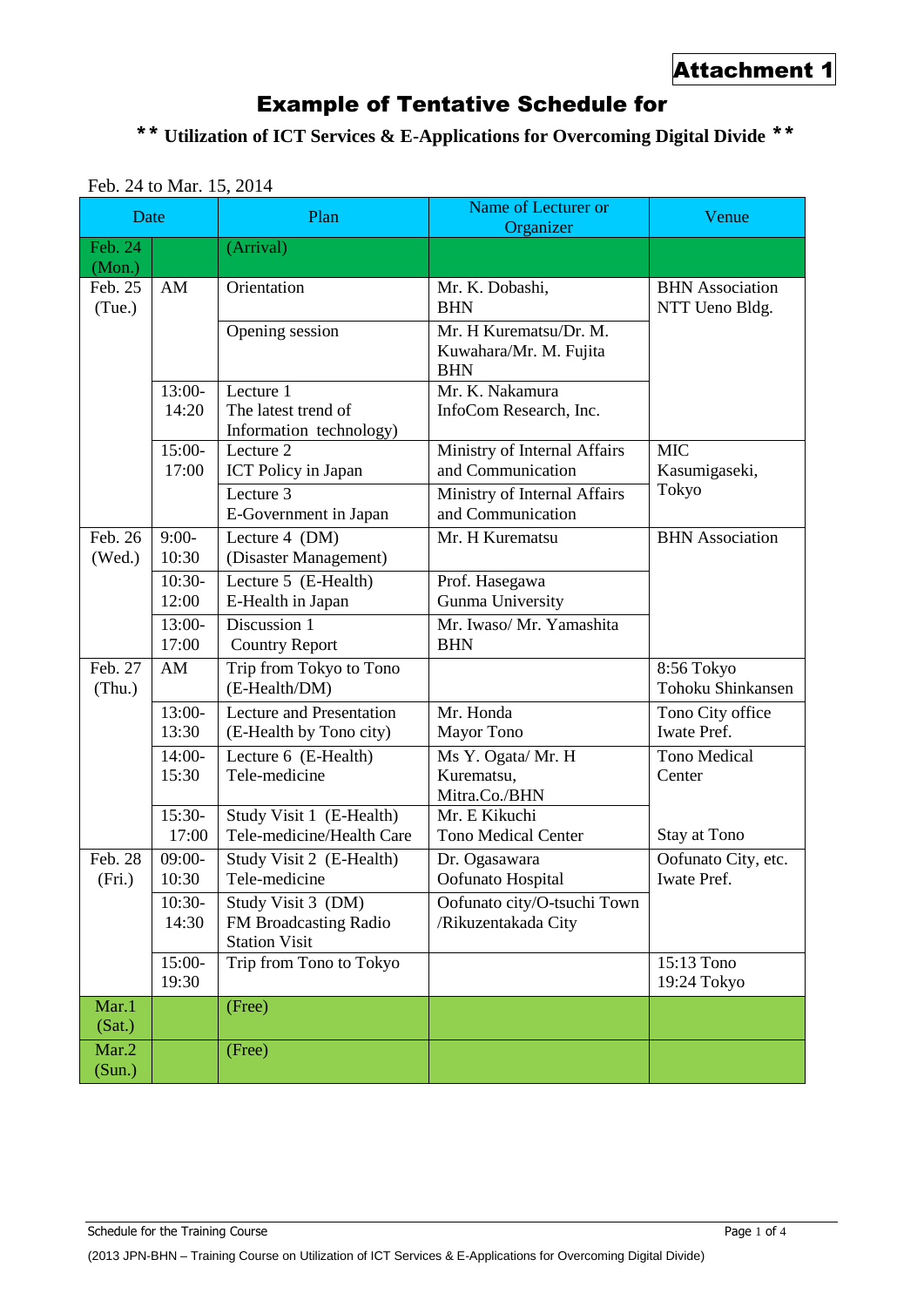## Exhibit

| Mar. 3 | $9:00-$   | Lecture 7 (E-Health)              | Dr. K.Sanpei             | <b>BHN</b> Association       |
|--------|-----------|-----------------------------------|--------------------------|------------------------------|
| (Mon.) | 10:30     | Tele-homecare                     | India Welfare Village    |                              |
|        |           |                                   | Society                  |                              |
|        | $10:30-$  | Lecture 8 (E-Health)              | Ms. M. Saito             |                              |
|        | 12:00     | (Sensor Devices for health        | <b>MMD</b> President     |                              |
|        |           | monitoring)                       |                          |                              |
|        | <b>PM</b> | Study Visit 4                     | <b>UDCK</b>              | Kashiwanoha Campus           |
|        |           | (Kashiwanoha Smart City)          | (Urban Design Center     | Chiba Pref.                  |
|        |           |                                   | Kashiwanoha).            |                              |
| Mar. 4 | $9:00-$   | Lecture 9 (DM)                    | Mr. M Sato/Mr. K Dobashi | <b>BHN</b> Association       |
| (Tue.) | 10:30     | Case Study for Disaster           | <b>BHN</b> Association   |                              |
|        |           | Prevention                        |                          |                              |
|        | $10:30-$  | Lecture 10 (DM)                   | Mr.Kaiso                 |                              |
|        | 12:00     | (Lecture for Mesh Radio           | Thinktube Co. President  |                              |
|        |           | Technology)                       |                          |                              |
|        | 13:00-    | Lecture 11 (DM)                   | Mr. Sawada               |                              |
|        | 15:00     | Disaster Prevention and           | Nippon Dengyo Kosaku     |                              |
|        |           | their equipment                   | Co.                      |                              |
|        | 15:00-    | Lecture 12 (DM)                   | <b>TBD</b>               |                              |
|        | 17:00     | Introduction of AHA               |                          |                              |
|        |           | Center                            | NTT data Co.             |                              |
| Mar. 5 | $9:00-$   | Lecture 13 (DM)                   | Mr. Shiraishi            | <b>BHN</b> Association       |
| (Wed.) | 10:30     | <b>Implementation of Disaster</b> | Fire and Disaster        |                              |
|        |           | Prevention in Japan               | Management Agency of     |                              |
|        |           |                                   | <b>MIC</b>               |                              |
|        | $10:30-$  | Lecture 14 (DM)                   | Mr. Gunji/Mr. Inoue      |                              |
|        | 12:00     | <b>Autonomous Telemetry</b>       | Japan Radio Company      |                              |
|        |           | system for Disaster               |                          |                              |
|        |           | Presentation                      |                          |                              |
|        | 13:00-    | Lecture 15 (Big Data              | <b>TBD</b>               |                              |
|        | 15:00     | Service)                          |                          |                              |
|        |           | <b>M2M Sensor Network</b>         | NTT DoCoMo               |                              |
|        | 15:00-    | Lecture 16 (Big Data              | Dr. T Kinoshita          |                              |
|        | 17:00     | Service)                          |                          |                              |
|        |           | Wireless M2M system in            | Hitachi Co.              |                              |
|        |           | smart society                     |                          |                              |
| Mar. 6 | AM        | Trip from Tokyo to Nagano         |                          | 8:16 Shinjuku                |
| (Thu.) |           |                                   |                          |                              |
|        | $10:30-$  | Study Visit 5 (E-Appl. at         | Prof. Fuwa               | Nagano city or Shiojiri city |
|        | 14:00     | rural area)                       | Shinshu University       |                              |
|        |           | <b>Sensor Network for</b>         | Mr. Koike                |                              |
|        |           | prevention and relief from        | Circuit Design Co.       |                              |
|        |           | disasters                         |                          |                              |
|        | 14:30-    | Study Visit 6 (E-Appl.)           | JRC Nagano Co.           | Nagano city                  |
|        | 17:00     | Factory Tour and                  |                          |                              |
|        |           | Wireless Sensor Device            |                          | Stay at Nagano               |
| Mar. 7 | AM        | Trip from Nagano to               |                          | 9:00 Nagano                  |
| (Fri.) |           | Toyota-City                       |                          |                              |
|        | PM        | Study Visit 7                     | Mr. xxx,                 | <b>Toyota City</b>           |
|        |           | (E-Application)                   | <b>Toyota Smart City</b> |                              |
|        |           | <b>ICT Smart Town</b>             |                          | Stay at Nagoya               |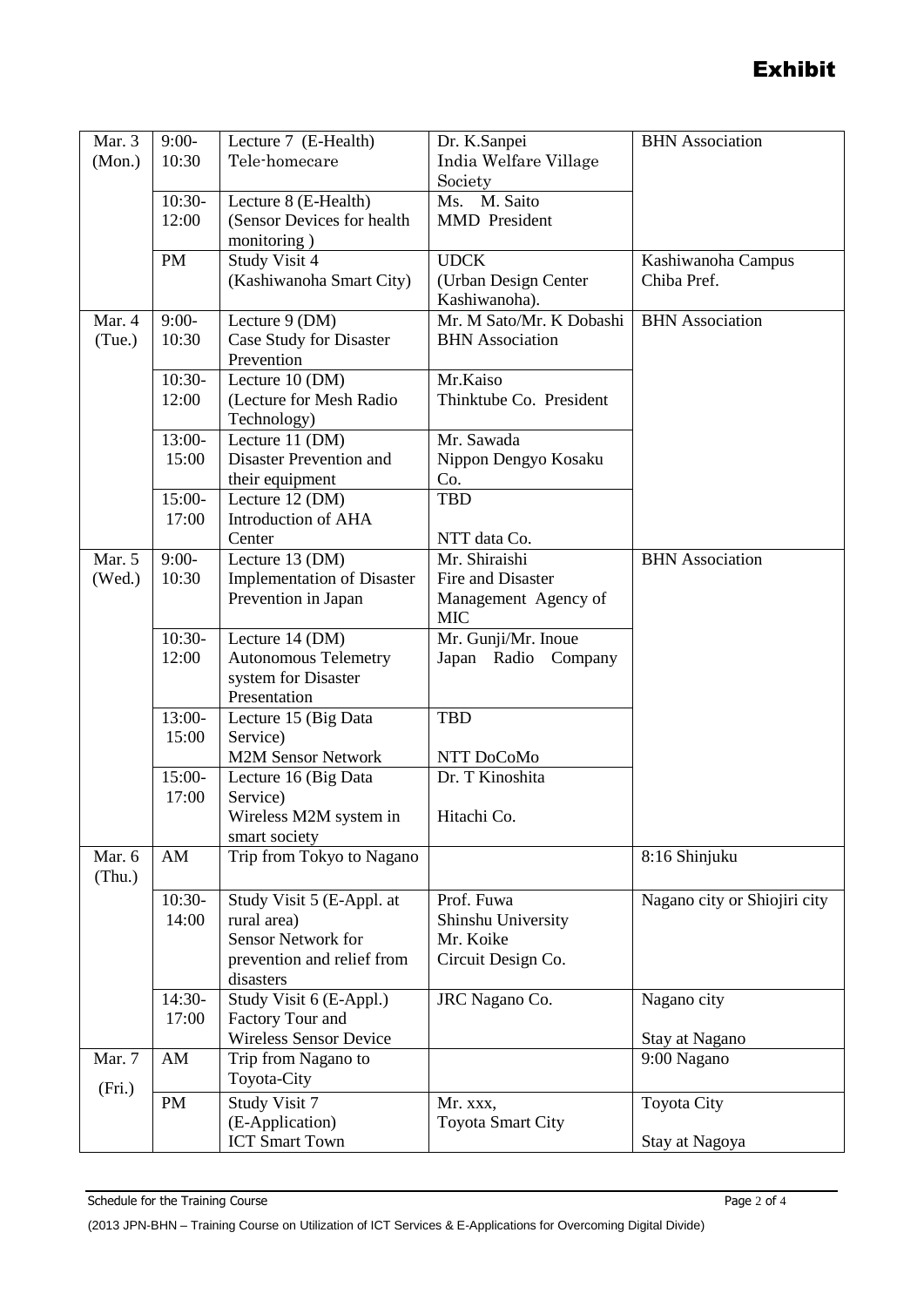## Exhibit

| Mar. 8          | AM        | <b>Study Visit 8 (E-Health)</b> | Dr. Gotoh         |  |
|-----------------|-----------|---------------------------------|-------------------|--|
| (Sat.)          |           | <b>Emergency care service</b>   | Nagoya University |  |
|                 | <b>PM</b> | <b>Return to Tokyo</b>          |                   |  |
| Mar.9<br>(Sun.) |           | (Free)                          |                   |  |

| Mar.10 | $9:00-$   | Lecture $15$                      | Prof. Aizu                   | <b>BHN</b> Association                        |
|--------|-----------|-----------------------------------|------------------------------|-----------------------------------------------|
| (Mon.) | 10:30     | (Cyber Security)                  | Tama University              |                                               |
|        | $10:30-$  | Lecture 16                        | Prof. K. Hayashi             |                                               |
|        | 12:00     | (E-Government & Cyber             | Institute of Information     |                                               |
|        |           | Security)                         | Security                     |                                               |
|        | <b>PM</b> | Study Visit 9                     | <b>NICT Network Security</b> | Koganei city                                  |
|        |           | (Lecture on Cyber                 | Lab.                         | Tokyo                                         |
|        |           | Security )                        |                              |                                               |
| Mar.11 | $9:00-$   | Lecture $17$                      | Mr. Sosro Karsosoemo,        | <b>BHN</b> Association                        |
| (Tue.) | 10:30     | (Application Software &           |                              |                                               |
|        |           | Service for Cyber                 | Symantec Corp. Japan         |                                               |
|        |           | Security)                         |                              |                                               |
|        | $10:30-$  | Lecture 18                        | <b>TBD</b>                   |                                               |
|        | 12:00     | Cloud Computing for ICT           |                              |                                               |
|        |           | Services                          | Fujitsu LTD                  |                                               |
|        | 13:00-    | Lecture 19                        | Mr. K. Kobayashi,            |                                               |
|        | 15:00     | <b>Big Data Application</b>       |                              |                                               |
|        |           | including Data center             | NTT Data Co.                 |                                               |
|        | 15:00-    | Lecture 20                        | Mr. N. Kataoka & Mr.         |                                               |
|        | 17:00     | <b>System Presentation on ICT</b> | Kuchiba                      |                                               |
|        |           | and E-Application                 | <b>NEC</b>                   |                                               |
| Mar.12 | AM        | Study Visit 10                    | Mr. Araki/Ms Watanabe        | <b>YRP</b>                                    |
| (Wed.) |           | (Future Mobile                    | NTT Docomo R&D               | Yokosuka, Kanagawa Pref.                      |
|        |           | Communication)                    | Center                       |                                               |
|        | <b>PM</b> | Lecture 21                        | Mr. Kurematsu/Dr. Harada     |                                               |
|        |           | (Wireless E-application)          | <b>Wireless Network</b>      |                                               |
|        |           |                                   | Research Institute,          |                                               |
|        |           |                                   | <b>NICT</b>                  |                                               |
| Mar.13 | AM        | Study Visit 11                    | NTT Musashino Lab/           | Mitaka city Tokyo                             |
| (Thu.) |           | E-Application                     | NTT IT                       |                                               |
|        |           |                                   |                              |                                               |
|        | $14:00-$  | Study Visit 12                    | Mitaka city Local            |                                               |
|        | 17:00     | New Community Network             | Goverment                    |                                               |
|        |           | & Job Assistance, and             |                              |                                               |
|        |           | Discussion.                       |                              |                                               |
|        |           |                                   |                              |                                               |
| Mar.14 | AM        | Study Visit 13                    | Mr. Oyamada /Mr. Kimura      | NTT Ohtemachi<br>NTT Group Showroom which has |
| (Fri.) |           | NTT NOTE(Next generation          | NTT/BHN                      | an aim to demonstrate NTT's                   |
|        |           | network Open Trial<br>Exhibition) |                              | cutting edge technologies and its             |
|        | $13:45-$  | Discussion 2                      | <b>BHN</b>                   | future vision in ICT.<br>JICA Ichigaya        |
|        | 15:15     |                                   |                              |                                               |
|        |           |                                   |                              |                                               |
|        | $15:30-$  | Closing session                   | <b>BHN</b>                   |                                               |
|        | 17:00     |                                   |                              |                                               |
|        | Evenin    | <b>Evaluation Meeting</b>         | <b>BHN</b>                   |                                               |
|        | g         |                                   |                              |                                               |